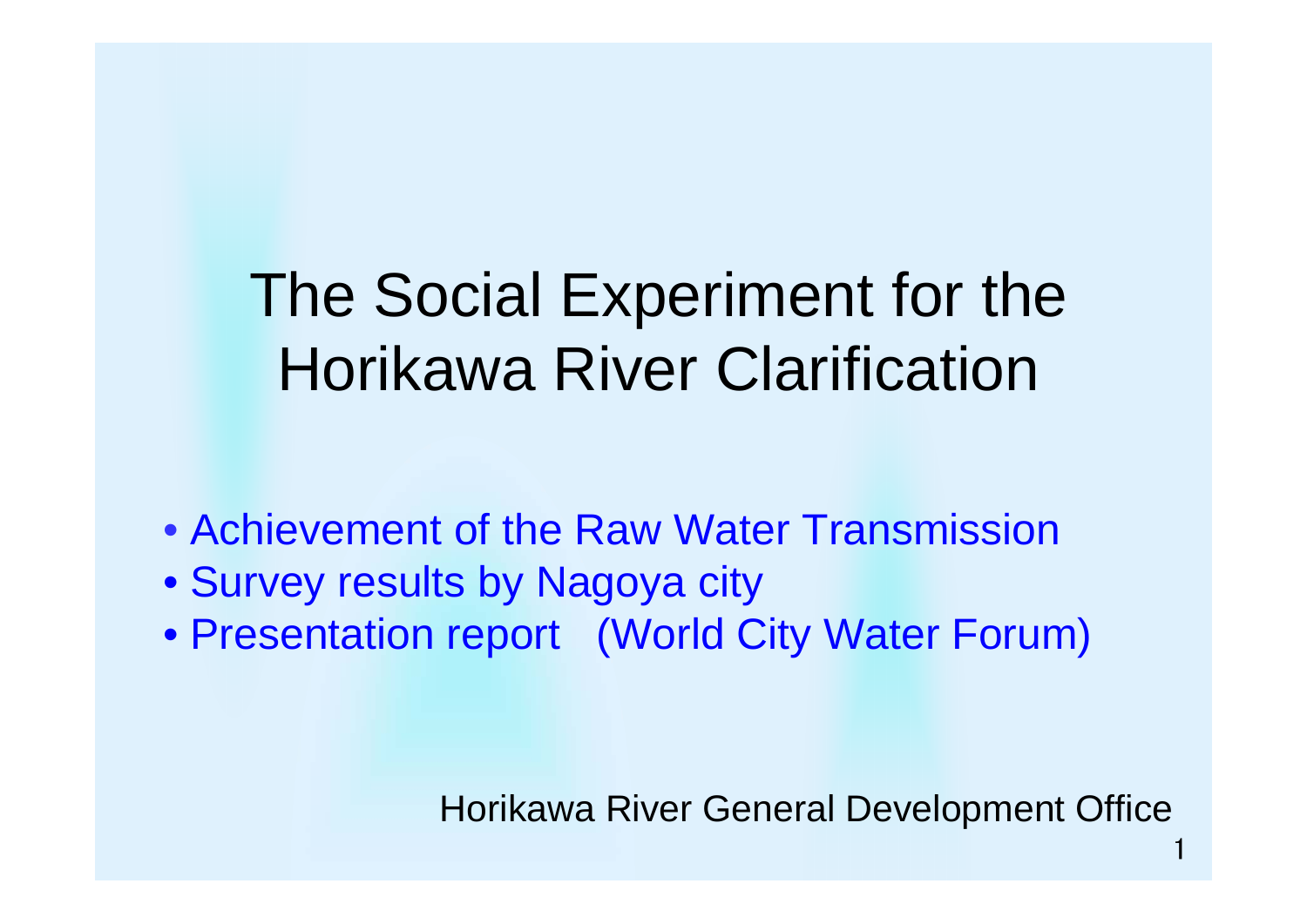### Results of the Raw Water Transmission from the Kiso River

#### (As the end of August 2009)

|                              |                   | 2007                    |             | 2008        |              |           | 2009             |             |
|------------------------------|-------------------|-------------------------|-------------|-------------|--------------|-----------|------------------|-------------|
|                              |                   | 22nd. Apr. -            | 8th. Sep. - | 1st. Apr. - | 28th. Sep. - | H20.12.17 | 1st. Apr. -      | Total       |
|                              |                   | 30th. Jun.              | 16th. Dec.  | 30th. Jun.  | 16th. Dec.   | ~121.3.31 | 30th. Jun.       |             |
|                              |                   | 1st Stage               | 2nd Stage   | 3rd Stage   | 4th Stage    |           | <b>5th Stage</b> |             |
| Running Hours (hr)           |                   | 1,081.3                 | 1,807.3     | 1,784.4     | 1,135.0      | 800.5     | 1,835.0          | 7,643.0     |
| Down Hours (hr)              |                   | 586.7                   | 592.8       | 399.4       | 785.0        | 303.5     | 349.0            | 2,712.9     |
|                              | Drought (hr)      | 302.1                   | 0.0         | 67.0        | 0.0          | 151.5     | 42.0             | 411.1       |
|                              | Heavy Rain (hr)   | 284.6                   | 342.3       | 142.8       | 0.0          | 22.0      | 307.0            | 1,076.7     |
|                              | Others (hr)       | 0.0                     | 250.5       | 189.6       | 785.0        | 130.0     | 0.0              | 1,225.1     |
| Total Available Hours (h     |                   | 1,668.0                 | 2,400.0     | 2,183.0     | 1,920.0      | 1,104.0   | 2,184.0          | 10,355.0    |
| Running Rate (%)             |                   | 64.8                    | 75.3        | 81.7        | 59.1         | 72.5      | 84.0             | 364.9       |
| <b>Volume of Transmitted</b> |                   | $1,360,300$ $2,201,200$ |             | 2,184,000   | 1,372,200    | 989,700   | 2,240,100        | 9,357,800.0 |
| <b>Running Days</b>          |                   | 45.1                    | 75.3        | 74.4        | 47.3         | 33.4      | 76.5             | 318.6       |
| Down Days                    |                   | 24.4                    | 24.7        | 16.6        | 32.7         | 12.6      | 14.5             | 112.9       |
|                              | <b>Drought</b>    | 12.6                    | 0.0         | 2.8         | 0.0          | 6.3       | 1.7              | 17.1        |
|                              | <b>Heavy Rain</b> | 11.8                    | 14.3        | 6.0         | 0.0          | 0.9       | 12.8             | 44.9        |
|                              | <b>Others</b>     | 0.0                     | 10.4        | 7.9         | 32.7         | 5.4       | 0.0              | 51.0        |
| Total Available Days         |                   | 69.5                    | 100.0       | 91.0        | 80.0         | 46.0      | 91.0             | 431.5       |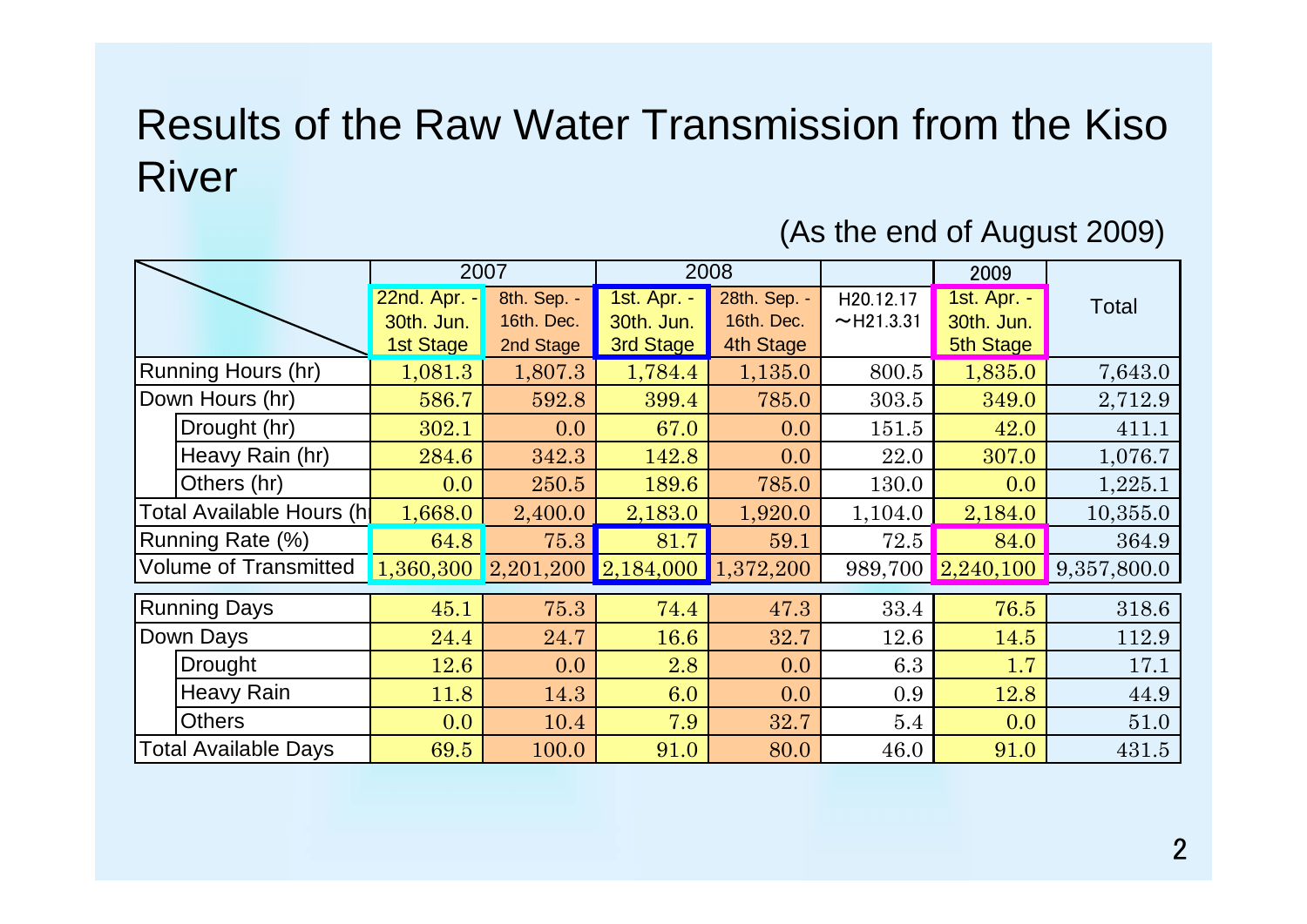#### Volume of the Raw Water Transmission from the Kiso River

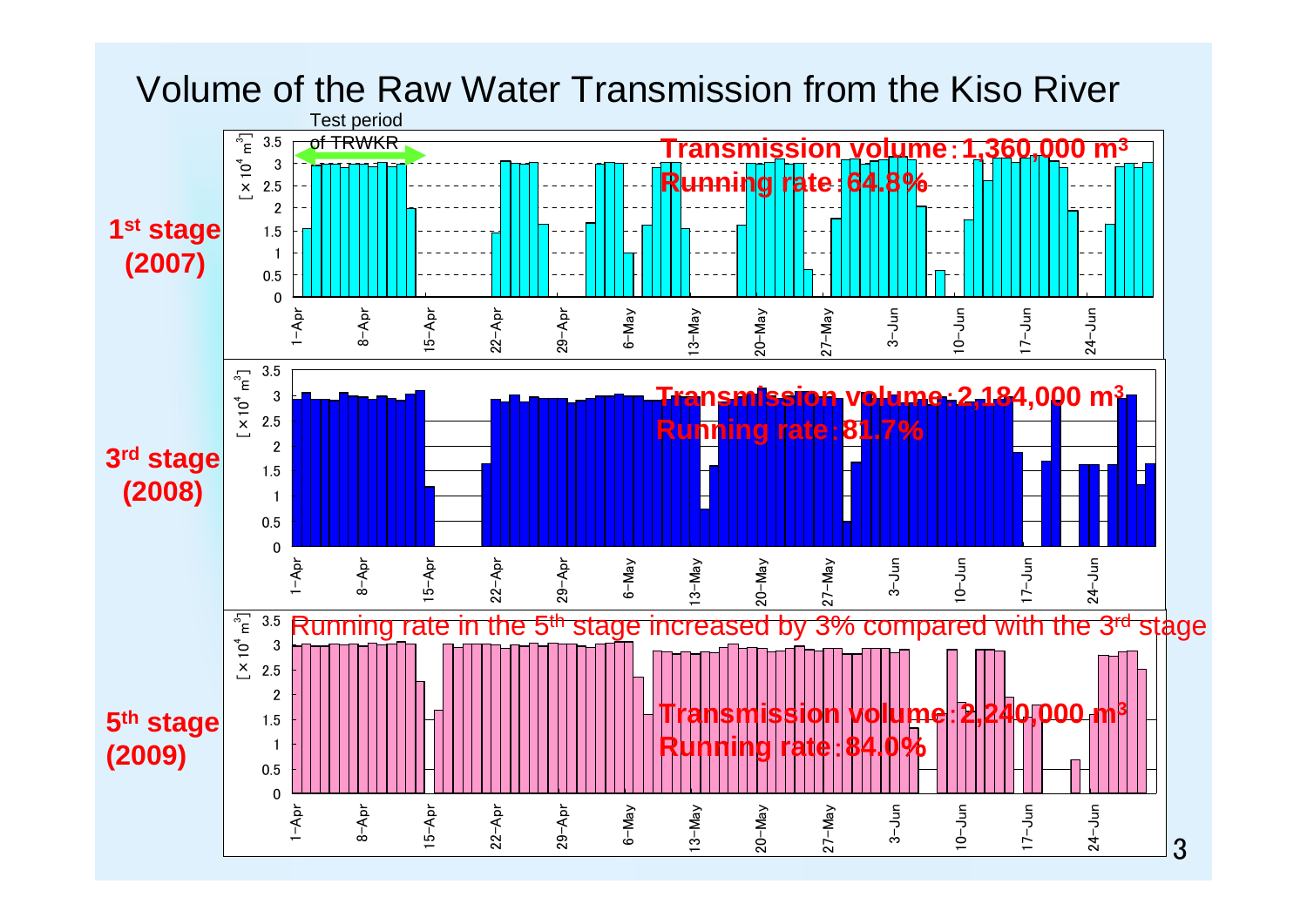## The Key Investigation Spots of Administration **Survey**

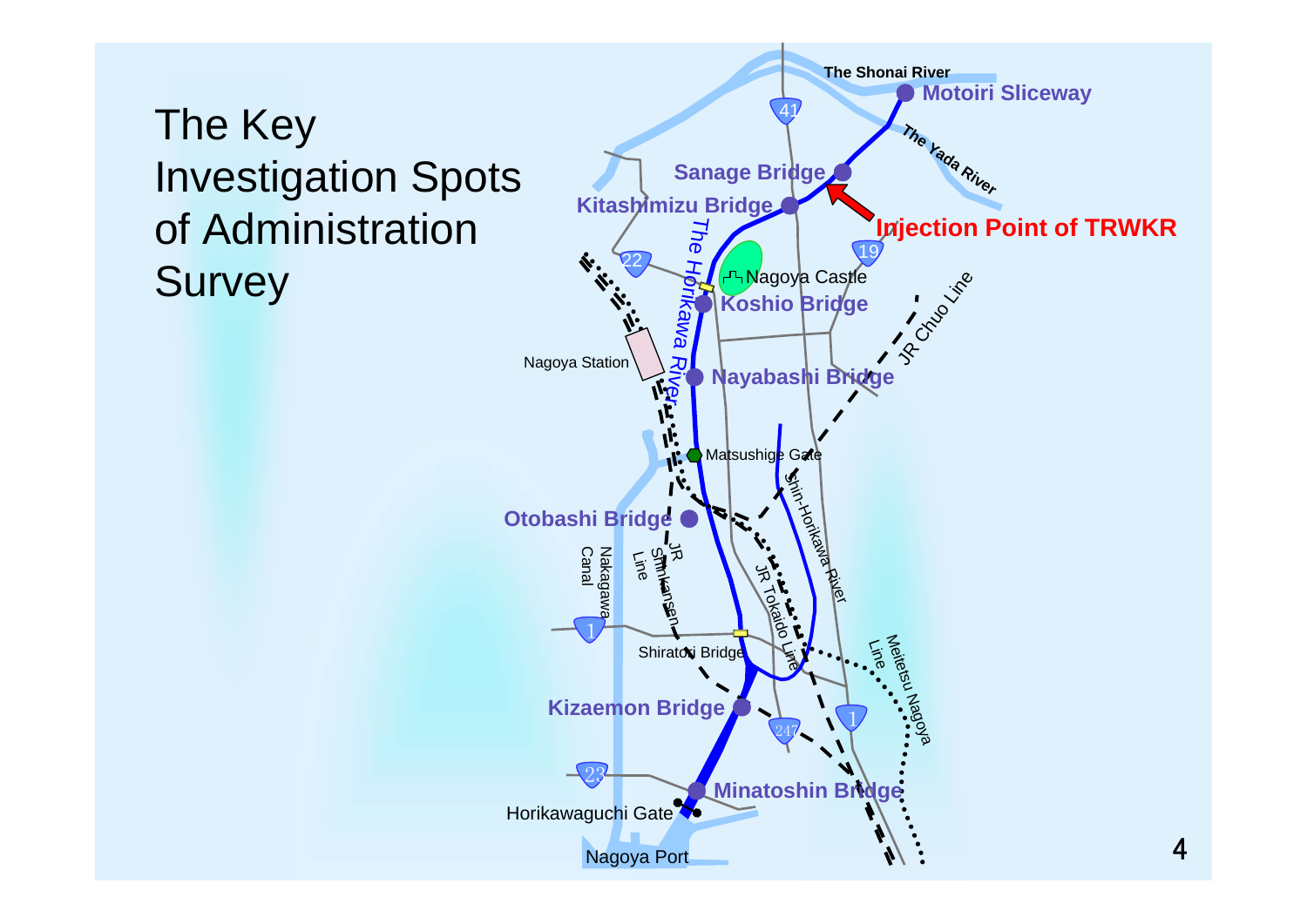BOD (Average from Apr. to Jun.)

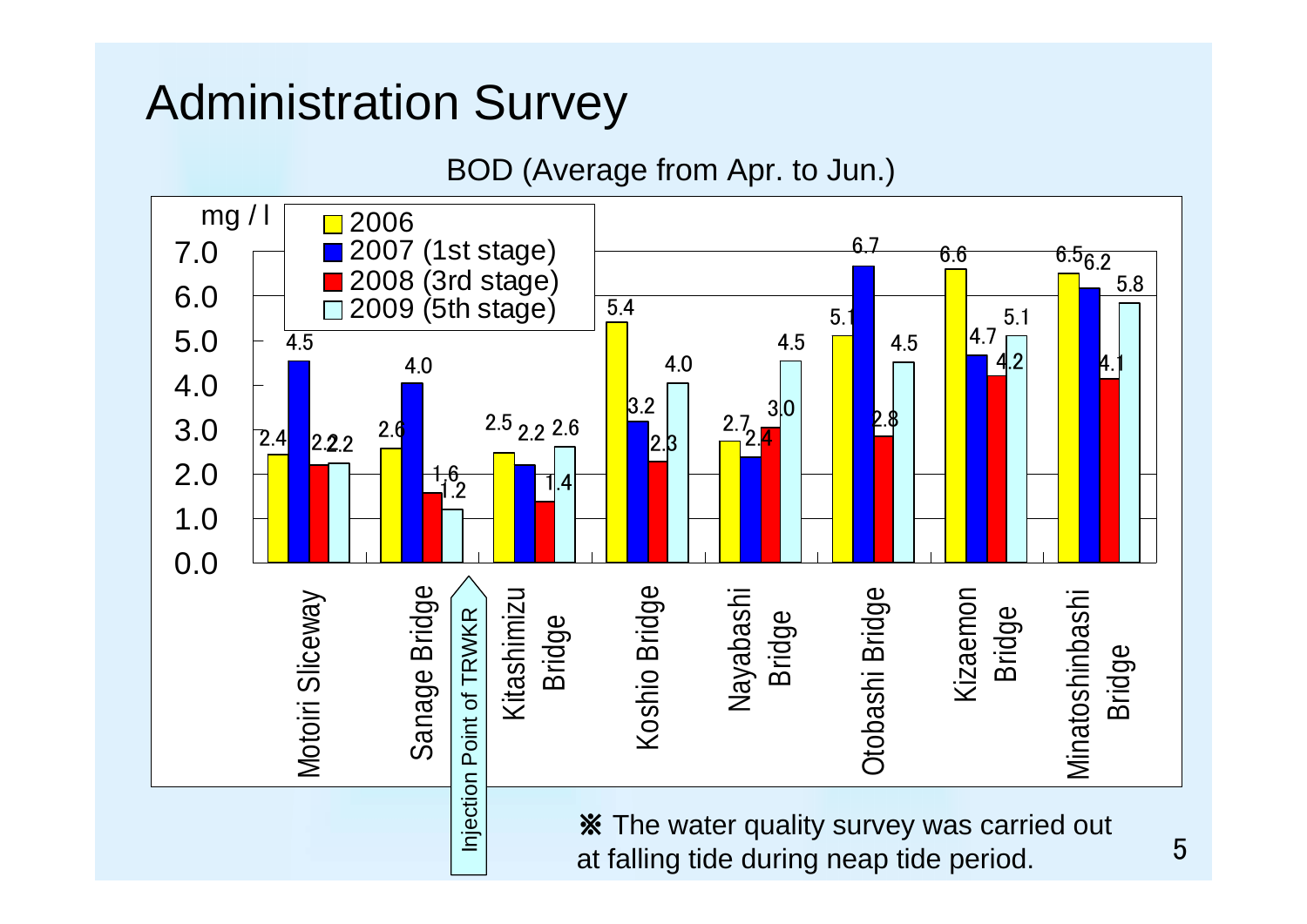DO (Average from Apr. to Jun. )

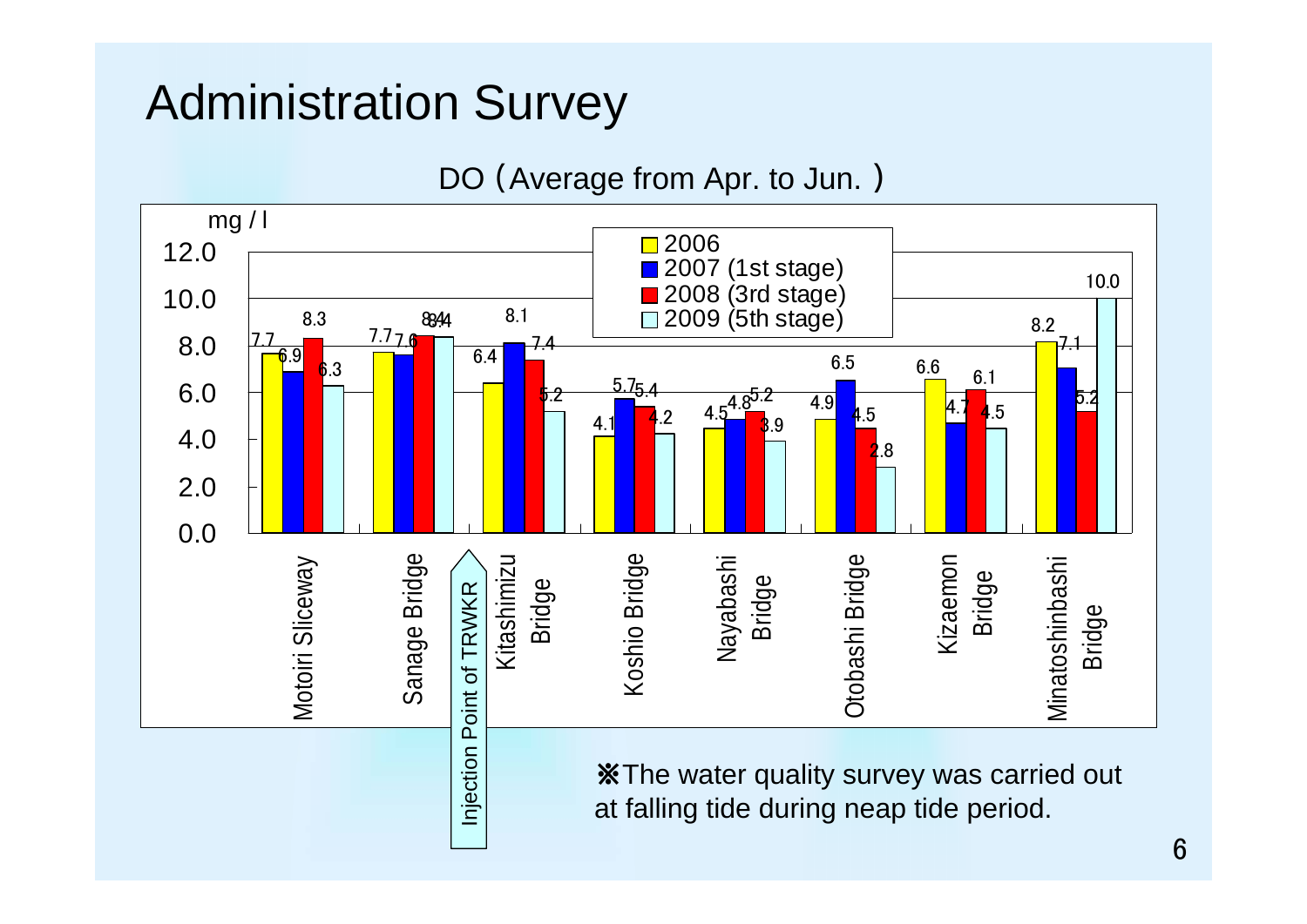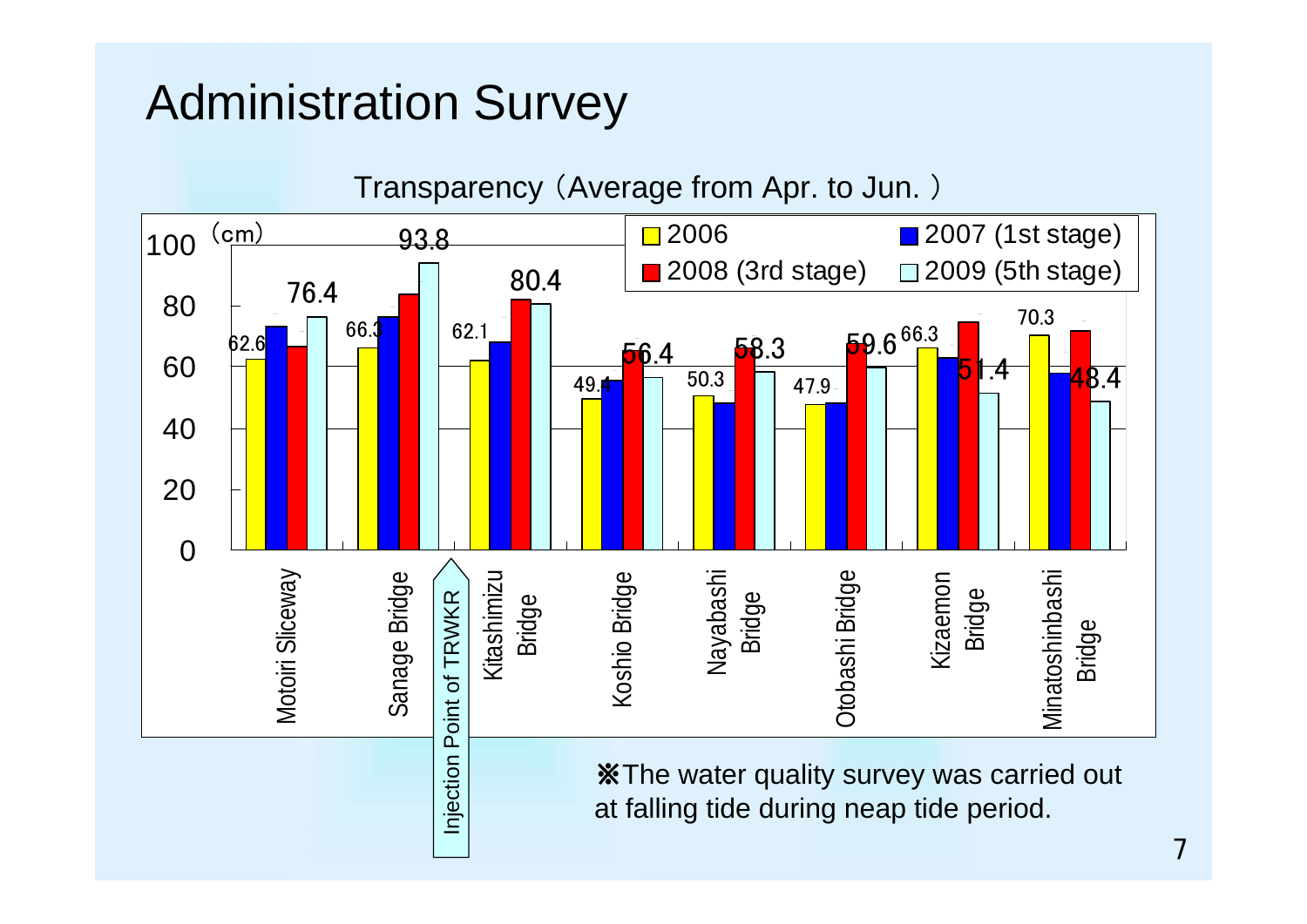#### BOD at the Koshio Bridge



※The water quality survey was carried out at falling tide during neap tide period.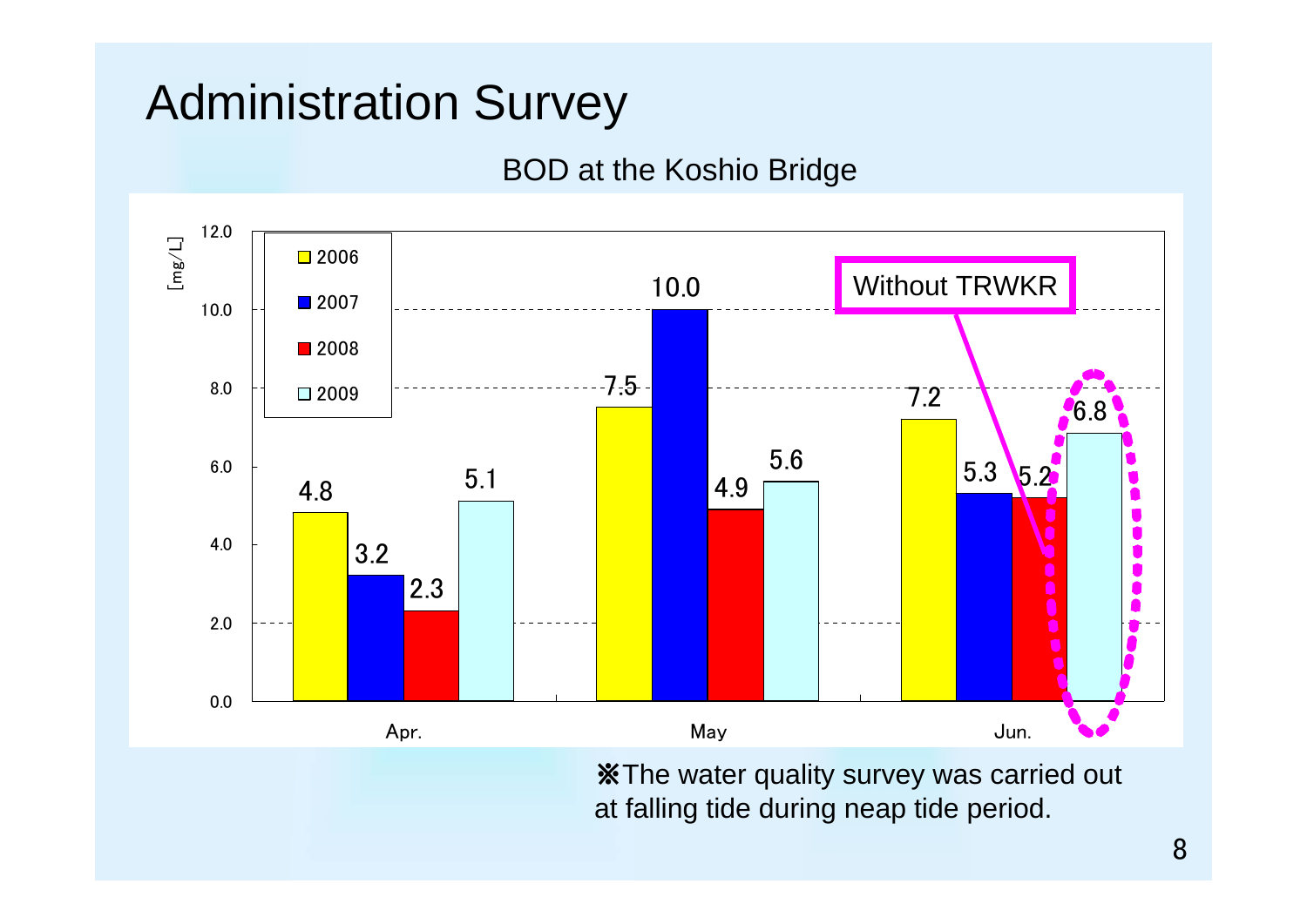DO at Koshio Bridge



※The water quality survey was carried out at falling tide during neap tide period.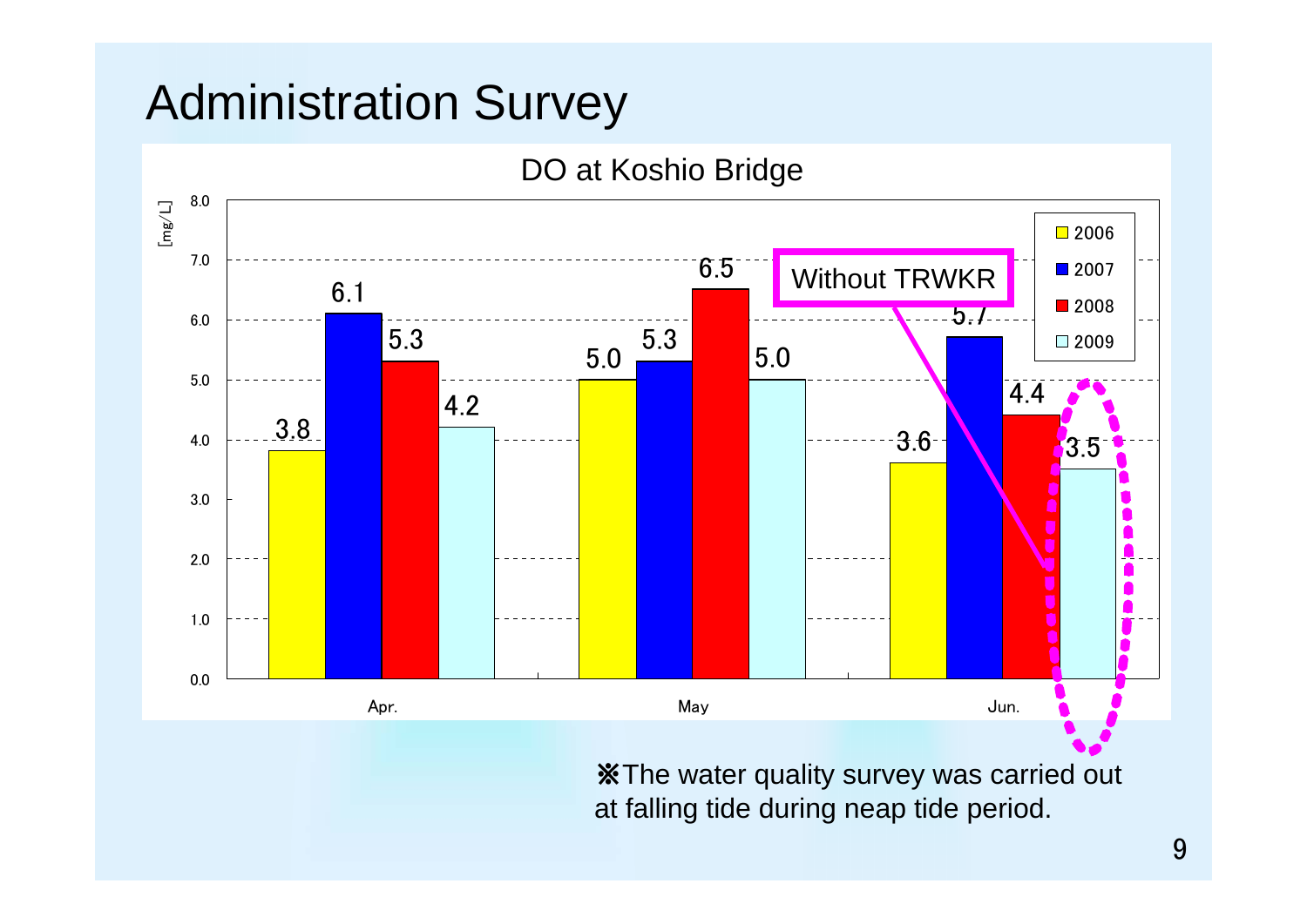# Outline of World City Water Forum

**Date** 

Aug.  $18^{\text{th}}$  (Thu) $\sim$ Aug.  $21^{\text{st}}$  (Fri) 2009

### Place

South Korea Inchon City Songdo Convention Center

### ThemeInnovation and Harmony of Water and City



### **Participants**

Professionals and researchers of WaterAbout 50 countries in the world, 5000 people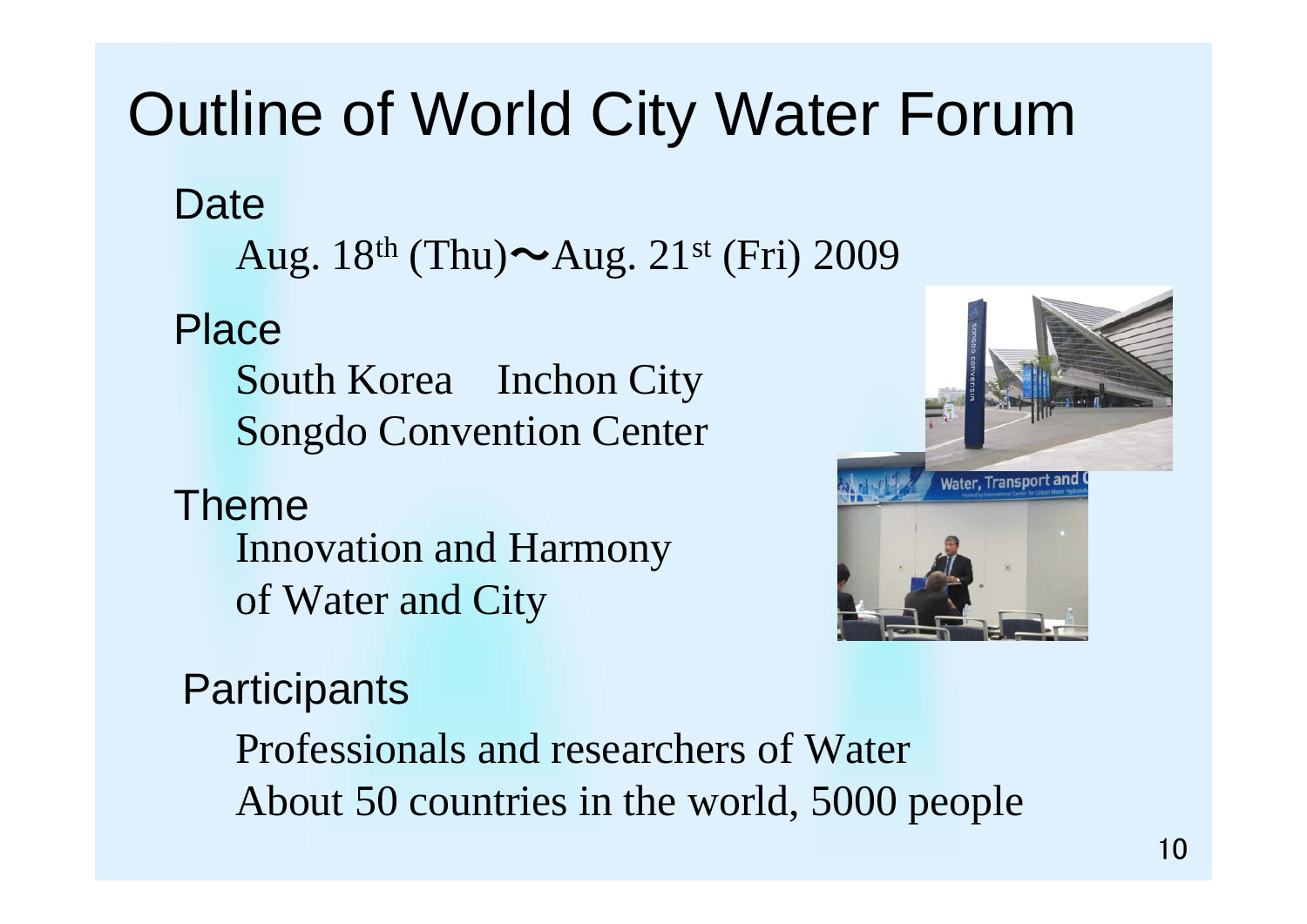## Outline of World City Water Forum

Hyo Seop WOO, Han Tae KIM, Sang Jun CHUNG

#### Title: Horikawa-Sennin Chosatai (Horikawa River Thousand-Citizen Survey Network 2010)

| Session 3<br>Cases Studies of Urban River Rehabilitation                                                                                                                                                                                                |  |  |  |  |  |
|---------------------------------------------------------------------------------------------------------------------------------------------------------------------------------------------------------------------------------------------------------|--|--|--|--|--|
| TC-F3-1 Restoration of Ecosystem in the Moizari River after Nature-Friendly River Work  606<br>Iwao ARASEKI                                                                                                                                             |  |  |  |  |  |
| Akinori KOJIMA, Toshinobu TAKAYANAGI, Tomonori YAMAMOTO                                                                                                                                                                                                 |  |  |  |  |  |
| 188 TC-F3-3 Trend in Urban Stream Restoration in Asia and Development of International Network www.www.erioung<br>for Knowledge and Technical Information Exchange<br>Sayumi NUMATA, Junzo SAGO, Masafumi ITO, Michiya TANNAI, Akira WADA, Kazumasa ITO |  |  |  |  |  |
| -With Haipo River As An Example<br>Jun WANG, Zile HAN, Shuyan WANG                                                                                                                                                                                      |  |  |  |  |  |
| TC-F3-5 Horikawa Sen-nin Chosatai (HSC) (Horikawa River Thousand-Citizen Survey Network 2010)  634<br>Hiroshi HATTORI, Akinori KOJIMA, Tomonori YAMAMOTO                                                                                                |  |  |  |  |  |
| 10-F3-6 Amenity Rehabilitation or Ecosystem Rehabilitation? - Some Cases of Urban River in Korea  640                                                                                                                                                   |  |  |  |  |  |